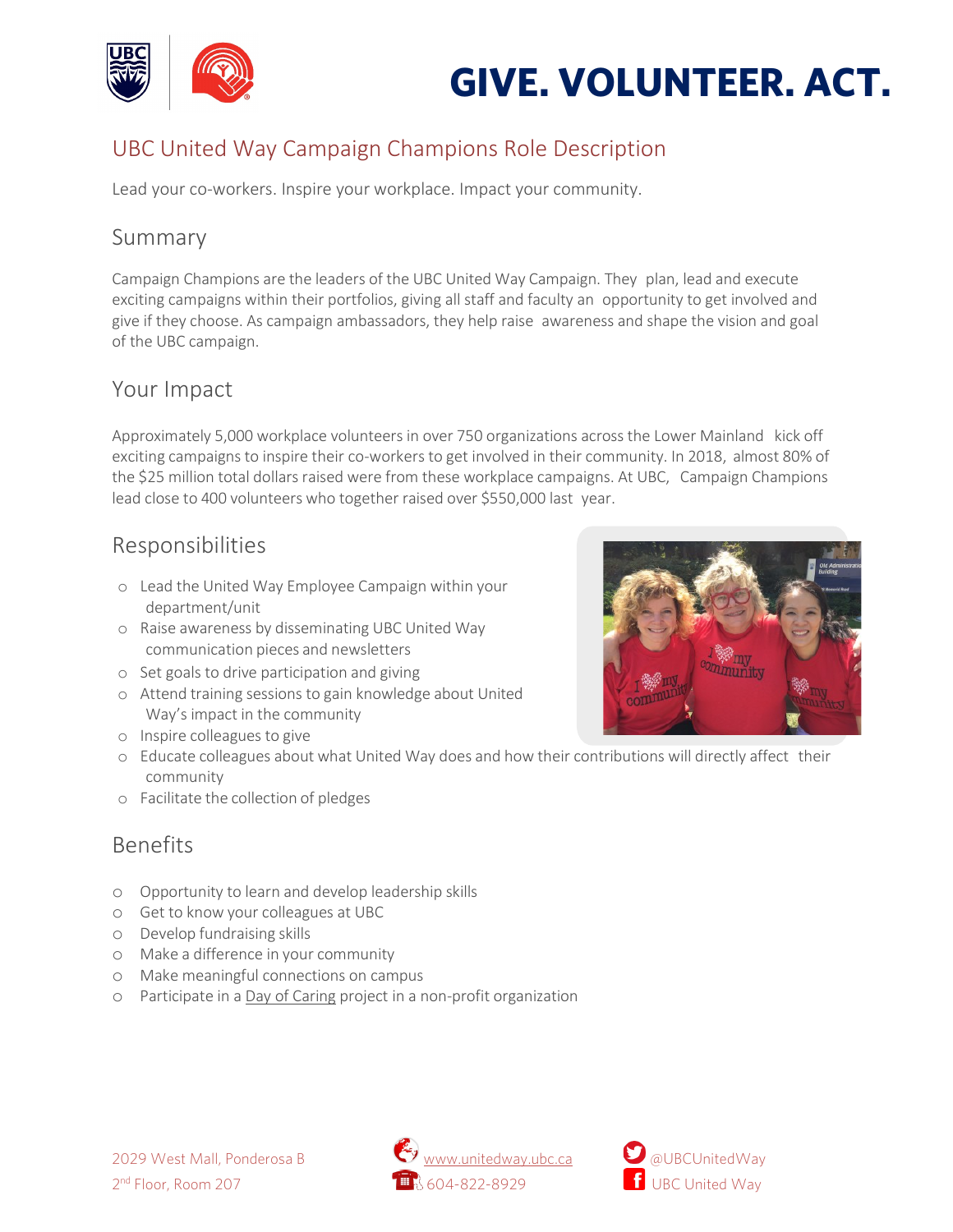## Time Commitment

The Campaign Champion position is a voluntary position and each individual can plan their own schedule and time spent on the campaign.

Time commitment varies depending on the time of year. Since the Campaign runs September to December most of the planning and execution happens in the fall. However, there are a few workshops and strategy meetings planned for the late summer.

#### Resources

- $\checkmark$  UBC United Way Campaign Chairs
- UBC United Way Campaign Manager
- Other UBC Committee Members and volunteers
- $\checkmark$  United Way Campaign Associates
- United Way Senior Resource Development Strategist

"Campaign Champions are an inspiring group of people representing our many communities on campus. Thanks to their leadership, UBC raised over half a million dollars in 2014 for much-needed programs that strengthen our local communities."

Paola Baca, 2014 Campaign Co-Chair

## <sup>2019</sup> UBC United Way Executive Team

Campaign Vice-Chair *TBC* Leadership Campaign Co-Chair *TBC* Campaign Manager **Karolin Konig**, *UBC United Way* 

Campaign Chair Carole Jolly, *Director, Campus + Community Planning* Campaign Past-Chair Colin Moore, *Director, UBC Food Services* Leadership Campaign Co-Chair Liz King, *Director, Ceremonies + Events* Associate Campaign Manager Megan Simpson, *United Way of the Lower Mainland*

## 2019 Key Dates

UBC United Way Campaign Champions Meetings  $\qquad \qquad$  August 23<sup>rd</sup>, September 26<sup>th</sup>, November 21<sup>st</sup> United Way of Lower Mainland Campaign Kick-off *TBD* UBC United Way Campaign Kickoff Week *TBD*

## Get Involved

For questions or to get involved, contact Karolin Konig, Campaign Manager, UBC United Way at 604 822-8929 or email [united.way@ubc.ca](mailto:united.way@ubc.ca)